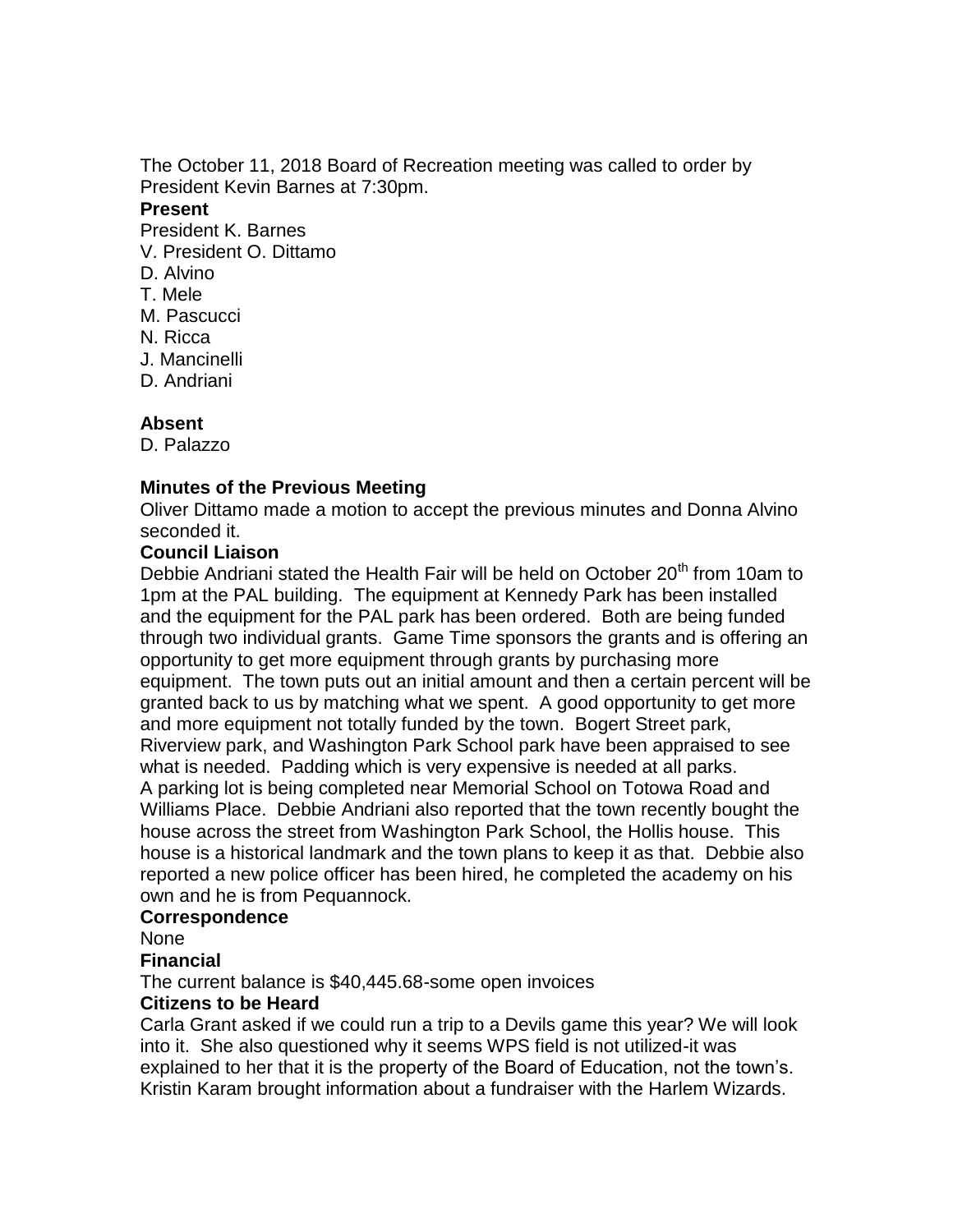She stated she has reached out to other organizations. Where she teaches in River Edge, they held a fundraiser with them and everyone had a great time. She and Lisa Britting both had them at their schools. We explained the Board of Recreation cannot have fund raisers but possibly she can reach out to the PAL or PTO. If they do the fundraiser, Board of Recreation could always just help out. **Personnel**

# No report

# **Field and Grounds**

Tom Mele stated at Kennedy,  $1<sup>st</sup>$  and  $3<sup>rd</sup>$  baseline, we still need some kind of fencing protection. The soccer field looks great. Mickey Pascucci reported that at the PAL, lights are still hanging and clay has washed onto the pavers. The latch to the tennis courts is still broken. Kevin Barnes will email Jim Niland, DPW to take the tennis court nets down and lock the courts as of November  $1<sup>st</sup>$  for the winter season.

At Minnisink, two lights are out on the PSE&G poles.

# **Permits**

No new permits have been requested. A permit was issued to the Elks for a soccer shootout they held at Minnisink.

# **Pool**

Reimbursements are still being sent out to pool members for the pool closing early. The ice cream left there and not used was brought to the library and used.

# **Old Business**

John Mancinelli will meet soon with Don Cerrone to schedule summer concerts. A new idea is being considered to hold the concerts under the overhang at the municipal building so we can have them rain or shine. Possibly looking into a portable stage like the one Wayne uses. We are looking for a kids band and bands that play current music.

#### **New Business**

Tree Lighting will be held December  $7<sup>th</sup>$ . John will get two characters again to walk around. Mayor and Council pays for the cookies. Cynthia's donated all cookies and hot chocolate last year.

John looked into an event at Dave and Buster's. It would be \$26 per person, unlimited video games with a power card. Wednesday would be half price. We are considering this as a Mother/Son event. The original thought was for Wednesday before Teacher's Convention in November but now the decision was made to wait until February or March.

Kevin will look into the Barnyard for our spring dinner/dance.

# **Programs**

Possibly planning a trip to a Devils game.

# **PAL**

Holding a beefsteak next Friday. The Board of Recreation is sponsoring the Flying Mueller Brothers. The PAL is very appreciative that the Board of Recreation is paying for the band.

# **Totowa Day**

The first meeting to plan Totowa Day 2019 will be held on Thursday, November 8<sup>th</sup> at 6:30-7:30 before the regular scheduled Board of Recreation meeting. We